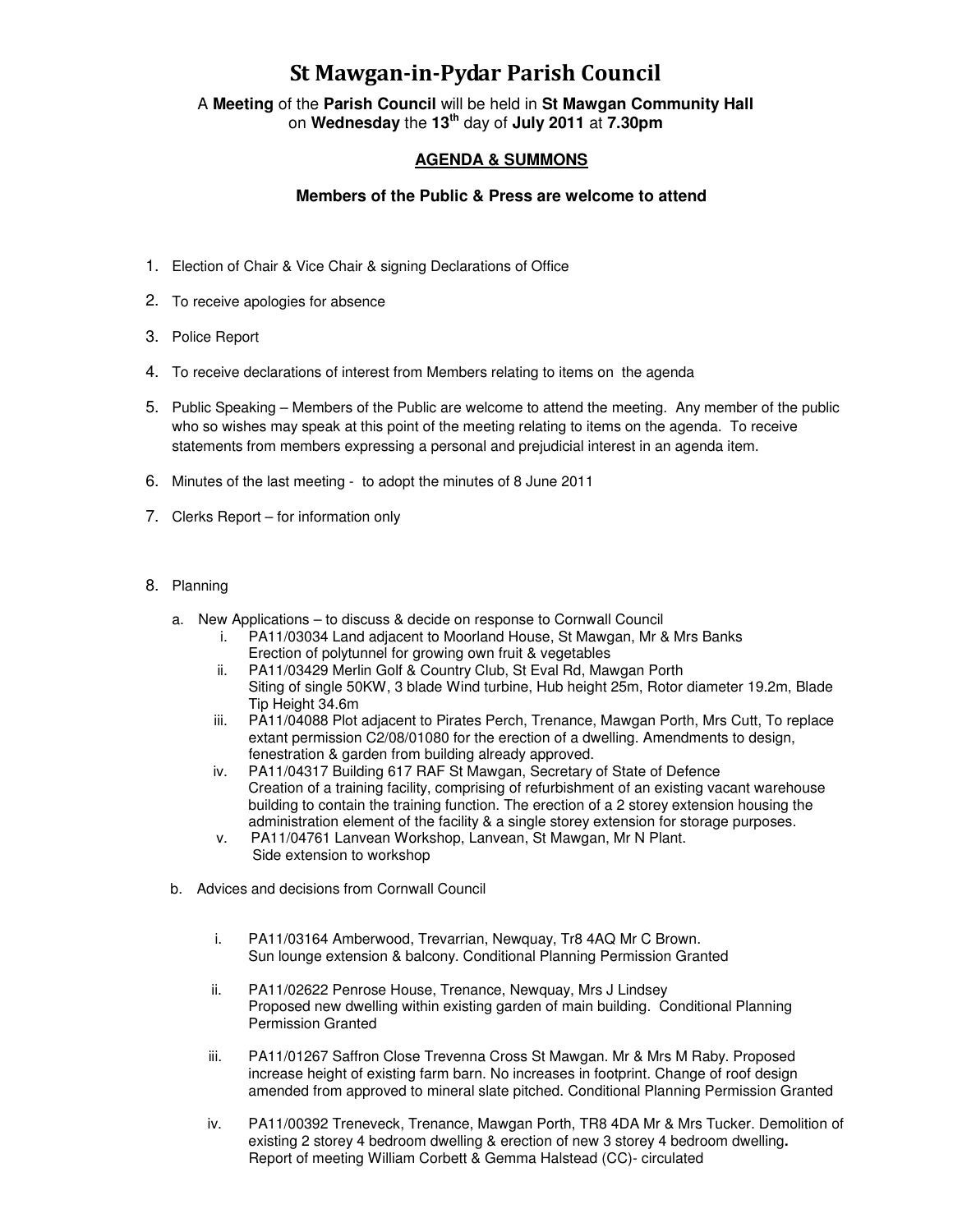- c. To discuss enforcement issues
	- i. To refer, any new issues & updates
- d. Pre-application plans- The Park Mawgan Porth, proposed overflow carpark
- 9. Church Lane –Letter from residents of Church Lane
- 10. The Newquay & St Columb Community Network Forum to receive report if received
- 11. Appointment of Councillors to Working Groups & Internal Control
- 12. Amenity Area Working Group Report
	- a. Convent trees
	- b. Unsafe trees in Playing Field Quote for felling
	- c. St James' Well Feedback from meeting with Mrs Young-Jamieson & interested parties.
	- d. ROSPA Inspection report New cradle for toddler swings
	- e. The burial of the Late Mary Disney took place on 06 July 2011
- 13. Beach & Environment Working Group Report
	- a. Business contributions towards beach cleaning update (incl.Oceanside email)
	- b. Dog bins & Dog Fouling update
	- c. Replacement /refurbishment of dog bin sign at North Steps
	- d. Oil & seaweed on Mawgan Porth beach update
	- e. No alcohol signs- awareness, enforcement & maintenance
- 14. Transport & Rights of Way Working Group Report
	- a. Footpath 7 between Little Acre (Airport Road) & Long Lane- Footpath signs removed.
	- b. Footpath 8 Missing signs & blocked gate
	- c. Path from Ball Lane to Convent -Update
	- d. Weight restriction in St Mawgan Sat-Nav device information
	- e. Motor mower storage to consider alternative storage
	- f. Repair of Trevarrian bus shelter roof
	- g. To raise any issues for the Council's attention
	- h. Response from MOD re Newquay Airport
	- i. Noise level at Airport (eg. 16.55 06 July)
	- j. Disabled Access- Steve Bayley (CC) response
- 15. Other Reports to receive reports from meetings for information
- 16. Accounts to approve payment of accounts
- 17. Clerks annual review
- 18. Correspondence for information
	- a) EA Provision of weekly bathing water data circulated
	- b) CALC The Week 33, 34 & 35 circulated